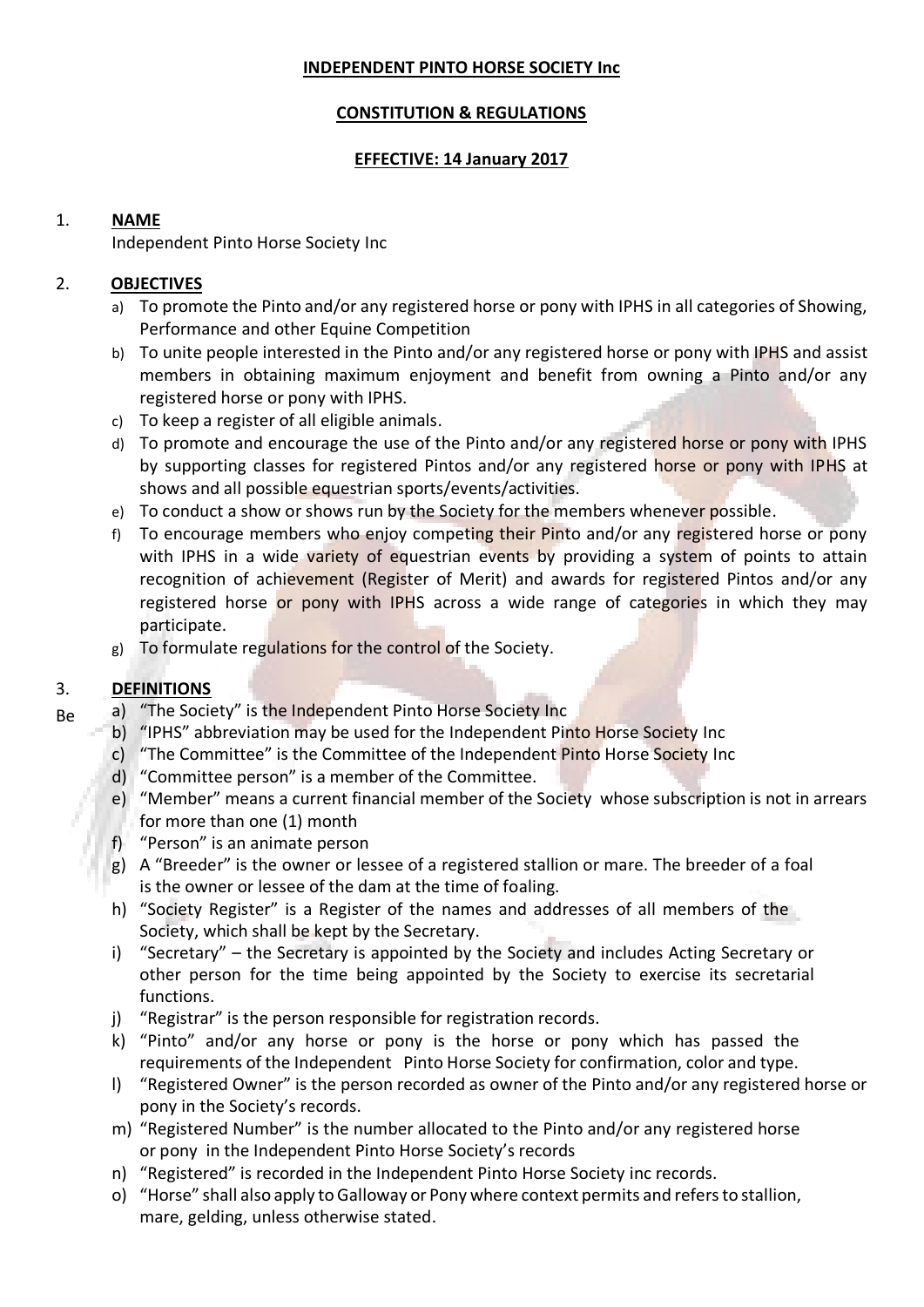- p) "Constitution and Regulations" is the constitution herein set out as from time to time amended pursuant to the provisions herein after contained.
- q) "Writing" includes printing, typing, or any like means of communications. Where the context reasonably permits, singular number includes the plural and vice versa. Words implying masculine gender includes the feminine and neuter gender wherever the context reasonably permits

# 4. **POWERS:**

- a) The association has, in the exercise of its affairs, all the powers of an individual.
- b) The association may, for example:
	- 1. Enter into contracts,
	- 2. Acquire, hold, deal with and dispose of property, and
	- 3. Make charges for services and facilities it supplies, and
	- 4. Do other things necessary or convenient to be done in carrying out its affairs.

# 5. **MEMBERSHIP**

Minimum number of members: The Society must have at least 7 members. The Society shall consist of members divided into the following classes:

- a) "Adult Members" (being persons 18 years of age and over who have paid the subscription herein after specified or specified from time to time) each full member shall have one (1) vote.
- b) "Family Members" (being a family living at the same address that consists of 2 Adults and their children up to and including seventeen (17) years of age who have paid the subscription herein after specified or specified from time to time) Adult family Members (maximum 2 Adults) shall have one (1) vote each. Children listed on the Family Membership Form shall be deemed financial for the purpose of being eligible for youth points and awards
- c) "Associate Members" (being Adult persons who have paid the subscription hereinafter specified or specified from time to time) Each Associate Member shall be eligible to attend and speak at meetings, but shall not be entitled to vote.
- d) "Junior Members" (being persons aged five (5) and up to and including the age of seventeen (17) years who have paid the subscription hereinafter specified or specified from time to time). Junior Members shall be eligible to attend and speak at meetings but shall not be entitled to vote. Junior members who reach the age of 18 during the financial year may opt to upgrade to an Adult membership should they wish to attend meetings and be entitled to vote and or become an Amateur Owner for the remainder of the year; or Junior members may continue to compete in the Youth category until the end of the financial year. Junior members are only permitted to have up to two (2) horses registered in their name, excluding Stallions.
- e) "Amateur Owner Members" (being persons 18 years of age and over who hold an financial 'Adult Membership') may apply to the Society via the nomination form to be accepted as an Amateur Owner provided they meet the set requirements of the Society, an additional fee herein after specified or specified from time to time will be required.
- f) Any person interested in the Pinto and/or any horse eligible to be registered with IPHS shall be entitled to apply for membership of the Society. Applicants for membership shall agree to support the purposes of the Society and abide by all rules and regulations of the Society.
- g) Every applicant for membership shall submit to the Society an application form which shall contain the full name, address and in the case of Junior members date of birth of the applicant and any further or other information which the Committee may from time to time require, together with the appropriate fee.
- h) Every application for membership shall be submitted to the Committee at the meeting next following the date of its receipt by the Secretary and the Committee shall proceed to the election or rejection of the applicant.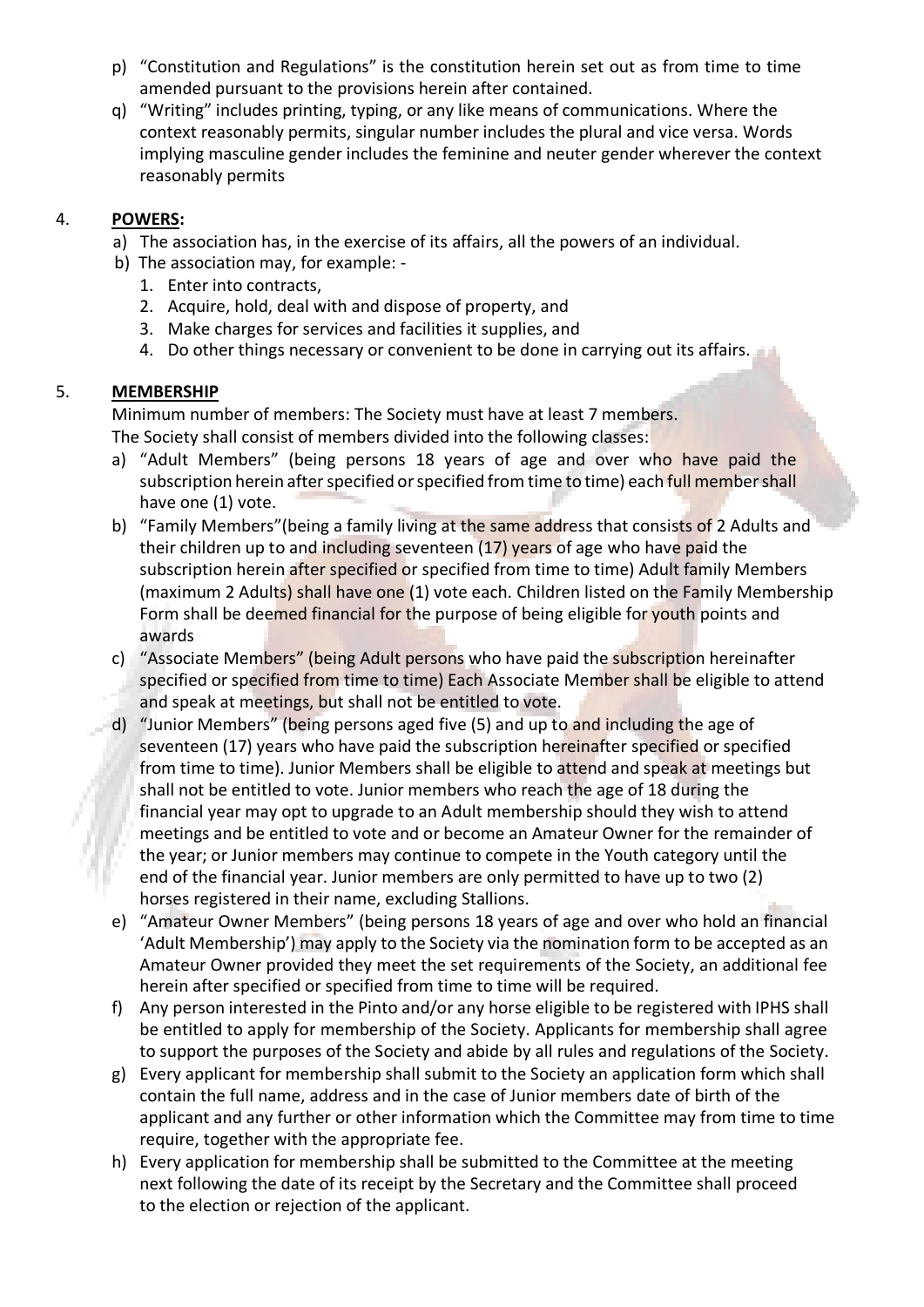- i) An applicant shall become a member if so elected by at least seventy-five percent (75%) majority of the Committee present at the said meeting and voting shall be by secret ballot if so desired by any member of the Committee.
- j) "Honorary Life Members" A Life Member may be elected at an Annual General Meeting by a vote of at least 75% of those present and will only be considered after a period of not less than 10 years of outstanding contribution to the aims of the association. A Life Member will be eligible to enjoy the benefits of the association without payment of an annual subscription. Life Members are entitled to one (1) vote.

# 6. **ADMISSIONS AND REJECTION OF MEMBERS:**

- a) Upon the acceptance or rejection of any application for any class of membership, the Secretary shall forthwith give the applicant notice in writing of such acceptance or rejection.
- b) No reason need be given for the rejection of an application.
- c) Upon any rejection the Secretary will ensure fees paid by the unsuccessful applicant shall be refunded within 14 days of the meeting.

# 7. **SUBSCRIPTIONS**

All subscriptions payable by members shall be determined by a resolution passed at the Annual General Meeting of members or a Special General Meeting.

# 8. **PAYMENT OF SUBSCRIPTIONS**

a) All annual subscriptions shall be payable in advance, prior to or on the first (1st) day of January in each year.

b) A member whose subscription is not financial may not vote at any meeting

c) Any member whose subscription is unpaid on the first (1st) day of February annually shall cease to be a member from that date.

d) The Secretary of the Committee shall send a notice in writing to all members of the Society whose subscription is unpaid on the first (1st) day of March and shall inform the said member of the provisions of subparagraph c) of this paragraph.

# 9. **TERMINATION OF MEMBERSHIP**

A Member shall cease to be a member of the Society:

- a) If he shall resign by notice in writing addressed to the Secretary and provided that he shall not owe any moneys to the Society.
- b) If he shall pass away.
- c) If he is unable or refuses to pay his debts with the Society.
- d) If he shall be called upon to resign his membership by the Committee pursuant to the Constitution and Regulations.
- e) If he shall not have paid his subscription on or before the first (1st) day of February and the Committee resolve that he be no longer a member of the Society.
- f) If pursuant to a resolution passed by a 75% majority of the number of votes carried by the members present and voting at a meeting of the Committee, he be requested in writing to resign and if he shall not have resigned at or before the expiration of thirty (30) days from the delivery or posting of such request.
- g) If the Committee shall at any time become aware of any act or conduct of any member, which may to it appear to be such as to be prejudicial to the interests of the Society or be calculated to bring discredit on the Society, the Committee may by notice in writing, sent out by Registered Post, addressed to such member at his address appearing in the Society's Register of Members, requiring such member to attend a meeting of the Committee to be held not less than fourteen (14) days after the posting of such notice and calling upon him to give to the Committee an explanation of the alleged act or conduct.
- h) The Executive Committee may then if not satisfied with the explanation so given deal with the member by way of reprimand, fine or suspension from membership of the Society for any term or expulsion from the Society as the Executive Committee may determine.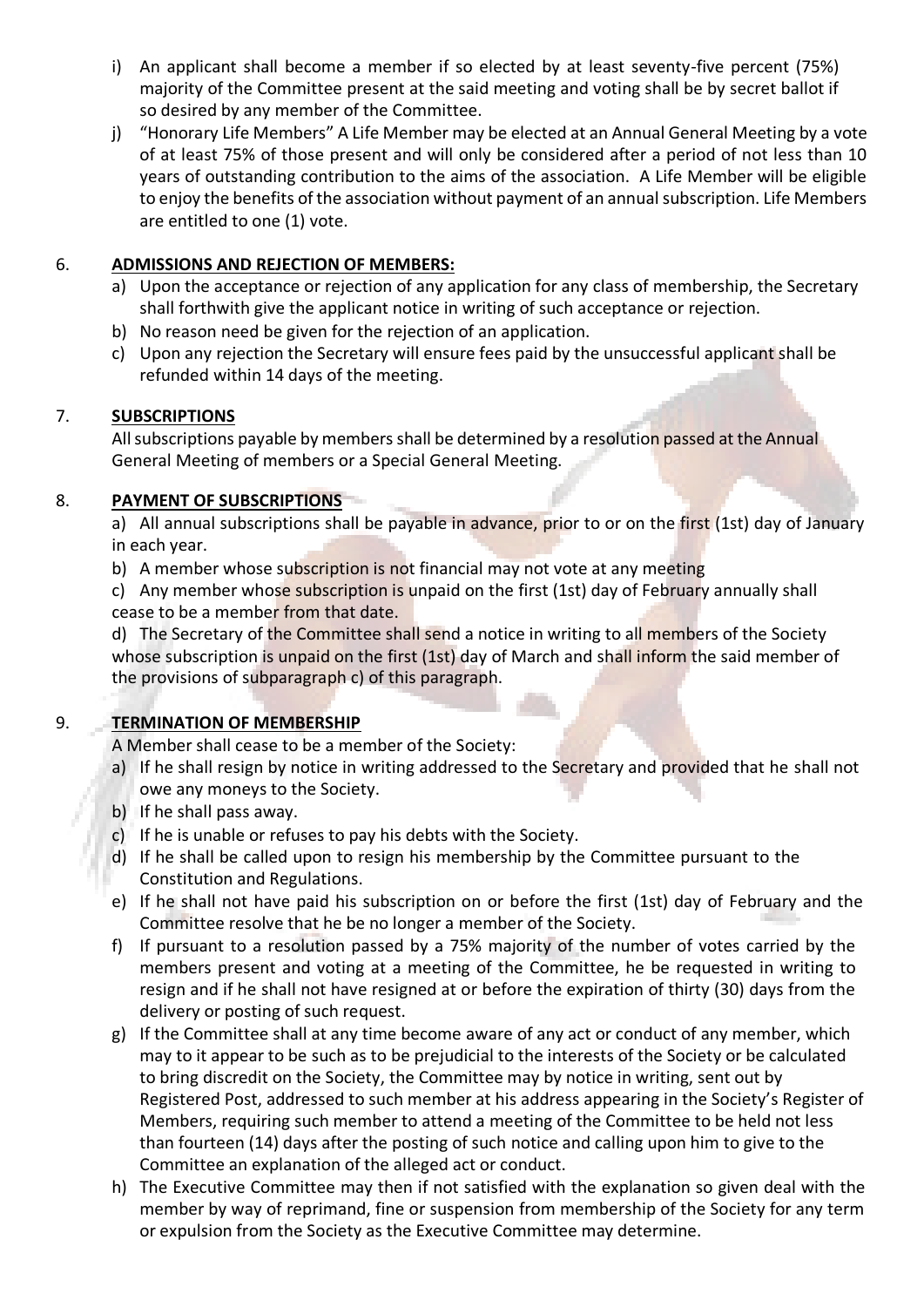i) A person who ceases to be a member of the Society shall be deemed to have forfeited all rights and privileges of the Society.

# 10. **PRIVELGES OF MEMBERSHIP**

Subject to the restrictions and limitations prescribed by or pursuant to the Constitution and Regulations the privileges of a member shall hold:

a) The right to attend and vote at the Annual General Meeting and all General Meetings of the Society.

b) The right to register with the Society his eligible Pinto stock with the proviso that any outstanding debts to the Society be settled.

- c) The right unless otherwise decided by the Committee to receive a copy of each edition of the Society's Newsletter.
- d) The right to compete for prizes (including trophies) available from competition of members of the Society.
- e) The rights of a member are not transferable and end when membership ceases

# 11. **OFFICE BEARERS**

- a) The Office Bearers of the Society shall comprise of President, Vice President, Secretary, Treasurer, Registrar (hereinafter called the Executive Committee)
- b) The term of office for the Executive Committee shall be one year.
- c) The Executive Committee shall be elected at the Annual General Meeting in the manner hereinafter provided.
- d) The Executive Committee who retires shall be eligible for re-election.

# 12. **COMMITTEE**

The affairs of the Society shall be managed by the Committee.

- a) The Committee shall consist of:
	- 1) The Officer Bearers (Executive Committee)
	- 2) If possible at least four (4) Ordinary Committee Members including a Point Score Officer, Newsletter Editor, Show Coordinator, Fundraising coordinator and up to a maximum of ten (10) members of the Society (not including any subcommittees) wishing to act on the committee (hereinafter called the Ordinary Committee Members)
	- 3) A member of the Executive Committee may hold a position on the Ordinary Committee but is not entitled to a second vote.
- b) The Office Bearers (Executive Committee) and the Ordinary Committee Members shall be hereinafter referred to collectively as the "Members of the Committee".
- c) The term of office for an Ordinary Committee Member shall be one (1) year, commencing from the Annual General Meeting provided that the original Ordinary Committee Members shall be elected at the first General Meeting of the Society by the Members present at the meeting.
- d) An Ordinary Committee Member or Executive Committee Member who resigns shall be eligible for election to the Committee/Executive Committee for the following year.
- e) The Secretary shall call a meeting of the Committee at least once every two (2) months or whenever requested to do so by the President of the Society or by any four (4) members of the Committee.
- f) Notice of all meetings of the Committee shall be given to all members of the Committee. Notice shall be given in writing at least seven (7) days before the meeting of the Committee PROVIDED THAT the Secretary may give notice of a meeting verbally by phone or electronic means if requested to do so by the President of the Society.
- g) The quorum necessary for a meeting of the Committee shall be three (3) members plus one (1)
- h) At all meetings of the Committee each member shall be entitled to one (1) vote and in the case of an equality voting, the President shall have the casting vote.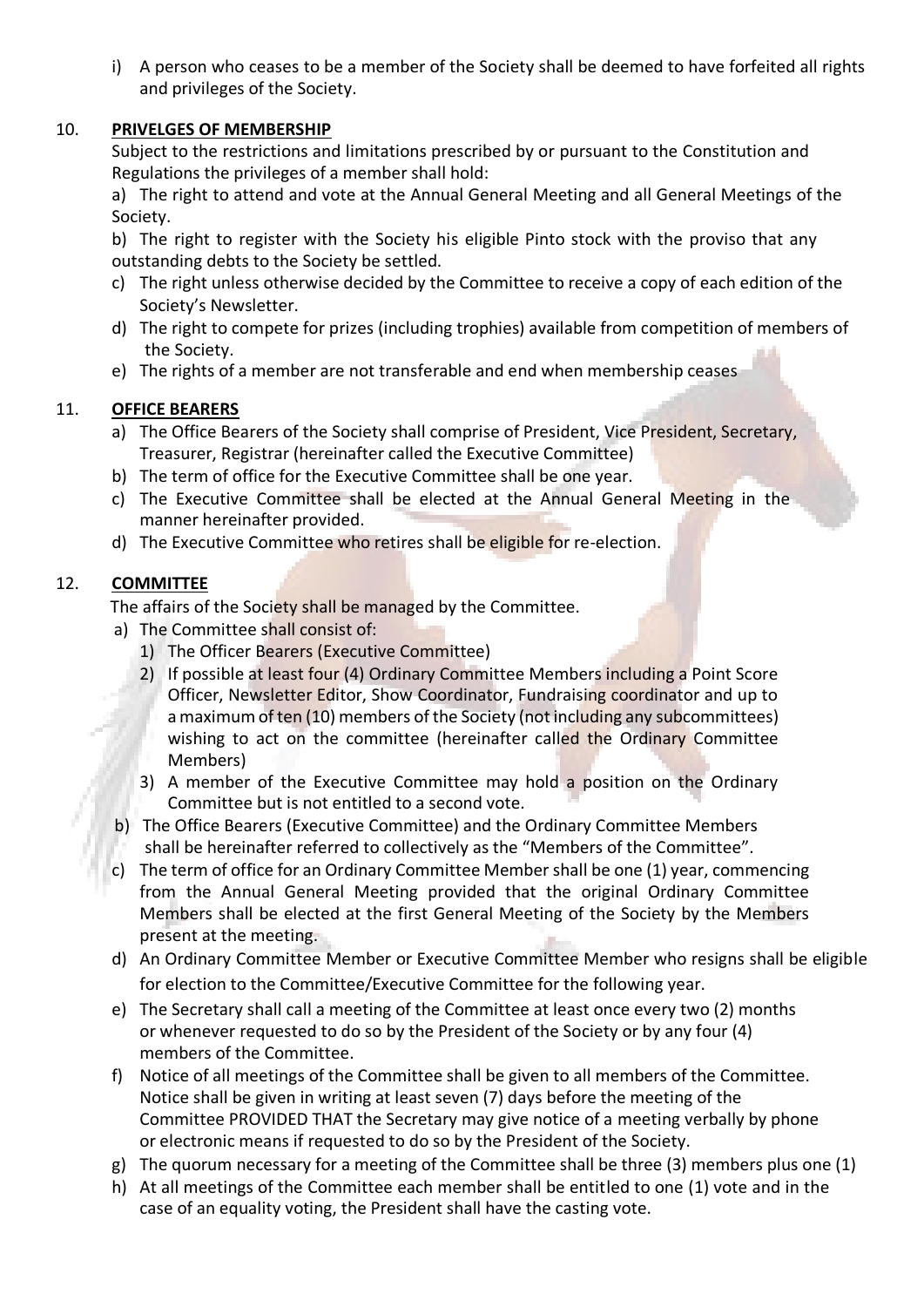- i) No Committee member shall approach a member on any matter concerning papers, disciplinary or otherwise without the attendance of another Committee member as a witness. All conversations to members will be of a constructive nature, especially with junior members. Any disagreements are to be solved away from the show ground or event etc; disagreements needing resolve must be sent to the Society in writing to be paneled at the next meeting. No Committee member is to approach a member in an intimidating manner, be rude or critical. Should a Committee member repeatedly approach members in a derogatory or defamatory manner, then it is to be the decision of the Committee to vote that Committee member not suitable to represent the Society as a Committee Member.
- j) Any Committee member who willingly supplies false or misleading information to members or solicits funds from potential sponsors without the authority and approval from the Committee may be voted out of their position by the Committee and/or other disciplinary action taken. No member shall physically or verbally harass, intimidate, threaten, defame or cause harm to any member of the Society at any time.
- k) Any Officer Bearer, being Executive Committee and or Ordinary Committee member that is found not to be adhering to the Constitution and Regulations and have used their position on the committee in an incorrect manner, will be summonsed in writing, sent by registered post, to attend a special meeting of the Society to give the Committee an explanation of the alleged act or conduct. If found to be guilty of the offence the said member shall be removed from their position on the Committee and not be eligible to restand the following year. If in such case that the alleged offence in question applies to an Executive Committee member, that member will not be eligible to re-stand for an Executive position in future years. Depending on the severity of the alleged offence the member may be suspended from the Society for a period of no less than twelve (12) months and no more than three (3) years, unless termination of membership (see regulation 9) is applicable.

#### 13. **RESIGNATION**

A Member of the Committee may resign his office by giving written notice to the Secretary or President.

#### 14. **LOSS OF OFFICE BY CONTINUED ABSENCE**

Any member of the Committee who is absent for three (3) consecutive Committee meetings without leave of absence obtained from the President shall automatically cease to be a member of the Committee.

#### 15. **CASUAL VACANCIES**

Any casual vacancy on the Committee shall be filled by the Committee and any member so chosen shall retire at the following Annual General Meeting but shall be eligible as a candidate for the election to the Committee at such Annual General Meeting.

#### 16. **NOMINATIONS FOR ELECTION AND RE-ELECTION AT EACH ANNUAL GENERAL MEETING**

- a) A candidate for election as an Office Bearer must be an active current financial member of the Society for at least six (6) months prior to nomination. Nominations for election as an Office Bearer shall be called for by the Secretary at least one month prior to the Annual General Meeting. Nominations must be lodged with the Secretary in writing at least two (2) weeks before the Annual General Meeting. If no written nominations are received by the Secretary as aforesaid; nominations for election as an Office Bearer shall be called by the Returns Officer at the Annual General Meeting in the following order:
	- i. President
	- ii. Vice President
	- iii. Secretary
	- iv. Treasurer
	- v. Registrar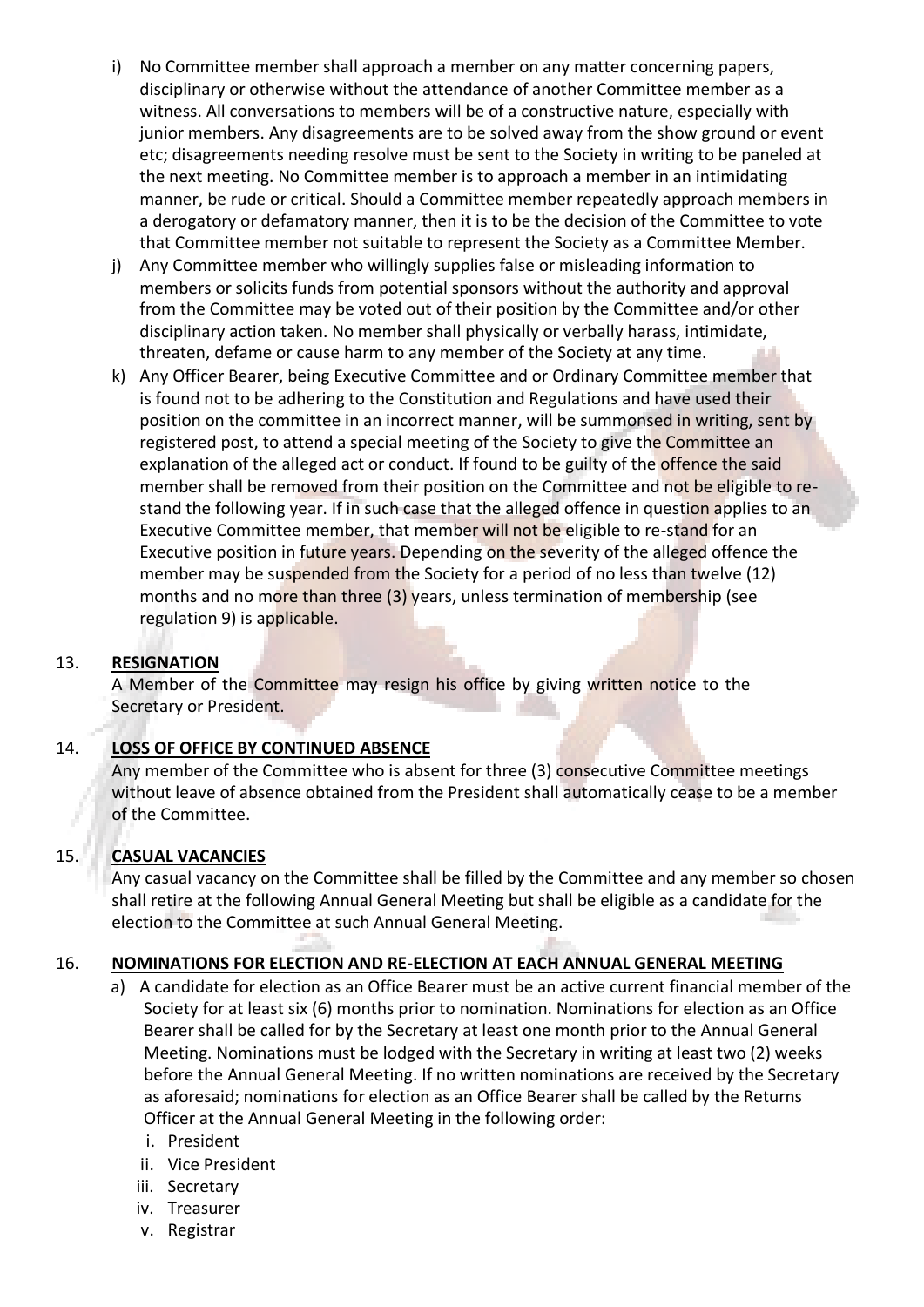- b) A candidate for election as an Ordinary Committee Member must be an active current financial member of the Society for at least six (6) months prior to nomination financial member of the Society. A candidate who has had a suspension imposed by the Society for a period of twelve (12) months or more will not be eligible for a position on the Committee for a period of two (2) years. Nominations for election as an Ordinary Committee Member shall be lodged with the Secretary in writing at least two (2) weeks before the Annual General Meeting. If no written nominations are received by the Secretary as aforesaid; nominations for election as an Ordinary Committee Member shall be called for by the Secretary at the Annual General Meeting.
- c) The Office Bearers and if possible, at least four (4) Ordinary Committee Members who are to be elected at the Annual General Meeting shall be elected by Full Adult Members at the Annual General Meeting.

1) No more than two members of a family, including extended family may serve on the Executive Committee at any time.

- d) A vote by secret ballot shall be taken to fill each Executive Committee position in the following order.
	- i. President
	- ii. Vice President
	- iii. Secretary
	- iv. Treasurer
	- v. Registrar
- e) A vote by secret ballot shall be taken to fill each Ordinary Committee position in the following order.
	- 1) Point Score Officer
	- 2) Newsletter Editor
	- 3) Show Coordinator
	- 4) Fundraising coordinator
	- 5) Any other member who wishes to serve on the committee

In the case of insufficient nominations to fill Ordinary Committee positions the Executive Committee shall appoint a person or persons from the Executive Committee members to oversee the unfilled positions

f) Procedure for ballot votes for members attending:

1) The Chairperson (President or person chairing the Annual General Meeting if President not available) must appoint a member to act as returning officer to conduct the ballot. 2) The returning officer must not be a member nominated for a position on the Executive Committee

 3) The retuning officer must hand out blank paper to each person eligible to vote and collect once completed. In the case of a member holding proxy votes for another member the retuning officer will supply a blank piece of paper for each proxy vote appointed to that member. 4) Postal/Electronic proxy votes for each position, if received by the Society in accordance with Rule 33 shall be received by the retuning officer for inclusion in the ballot vote count. 5) The retuning officer, upon counting the ballot papers must declare the elected candidate, or in the case of more than one candidate, the candidate who received the most votes.

- g) The successful candidates shall take office as at the close of the meeting at which they are elected. When handover of large office and society equipment is not practicable at time of close of meeting arrangement for handover must be conducted immediately following close of meeting, no item is to be retained by the retiring committee member longer than a term of 2 weeks (14 days)
- h) If there are no nominations for election the Members of the Committee in office shall continue as if re-elected at the Annual General Meeting and this fact shall be entered in the Minute Book.
- i) A candidate nominating for election as an Office Bearer (see 11. a) the 'Executive Committee') being the President, Vice President, Registrar, Secretary and Treasurer and or nominating for election on the Ordinary Committee will not be eligible for nomination for any position if found to have breached the Constitution and Regulations in any way aforesaid.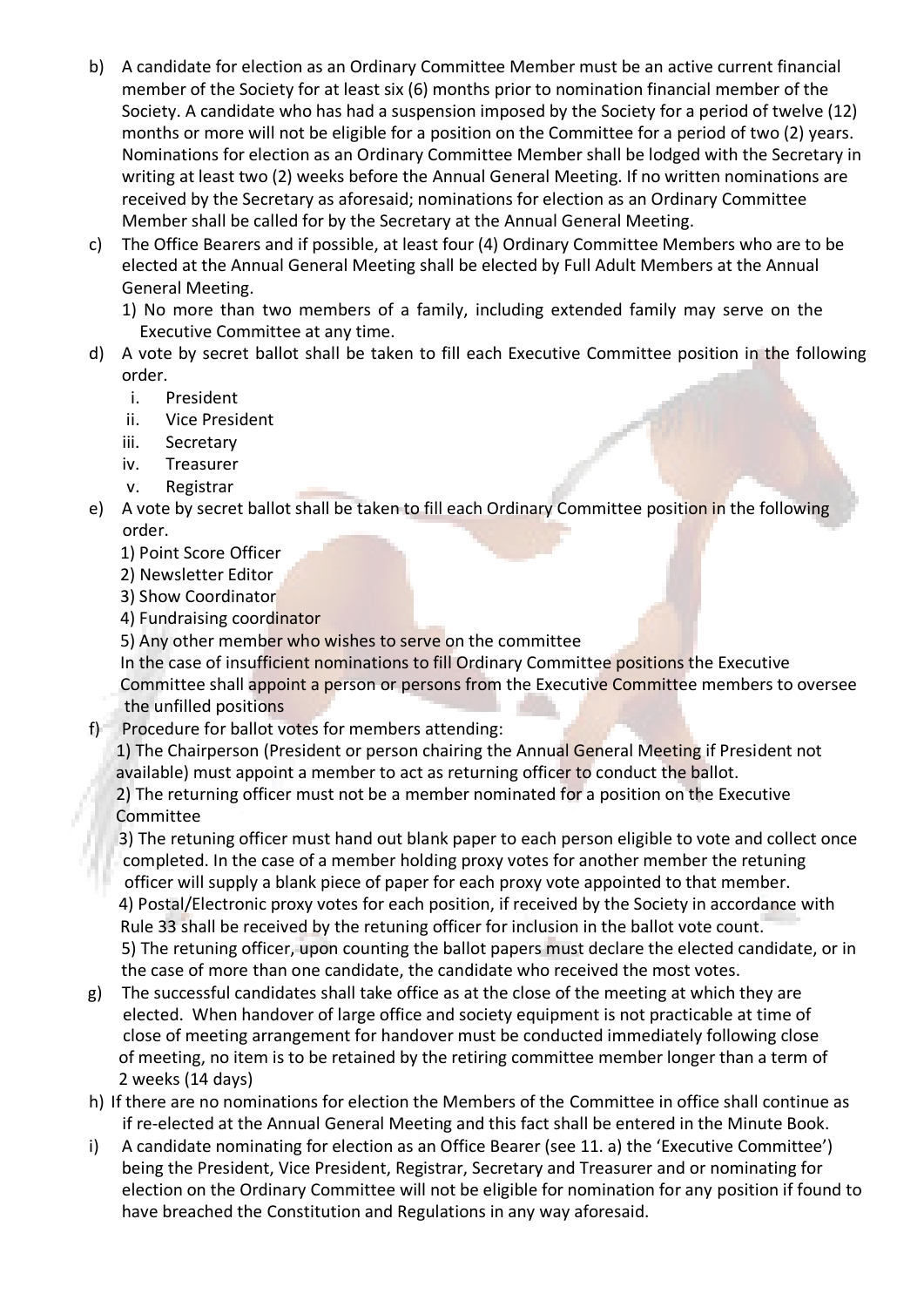- j) Ballot Votes: will be made available to members who cannot attend each AGM. The Secretary shall ensure Postal/Electronic ballot vote forms shall be available with all relevant information required.
- k) Voting at an AGM votes will only be accepted from members who have been current financial members for a minimum of 3 months.

# 17. **FUNCTIONS OF THE MANAGEMENT COMMITTEE**

 1) Subject to these rules or a resolution of the members of the society carried at a general meeting, the management committee has the general control and management of the administration of the affairs, property, and funds of the society.

 2) The management committee has authority to interpret the meaning of these rules and any matter relating to the society on which the rules are silent, but any interpretation must have regard to the Act, including any regulation made under the Act.

3) The management committee may exercise the powers of the society —

a) to borrow, raise or secure the payment of amounts in a way the members of the society decide; and

b) to secure the amounts mentioned in paragraph (a) or the payment or performance of any debt, liability, contract, guarantee, or other engagement incurred or to be entered into by the society in any way, including by the issue of debentures (perpetual or otherwise) charged upon the whole or part of the association's property, both present and future; and

c) to purchase, redeem or pay off any securities issued; and

d) to borrow amounts from members and pay interest on the amounts borrowed; and

e) to mortgage or charge the whole or part of its property; and

f) to issue debentures and other securities, whether outright or as security for any debt, liability or obligation of the society; and

g) to provide and pay off any securities issued; and

h) to invest in a way the members of the society may from time to time decide.

4) For subrule (3)(d), the rate of interest must not be more than the current rate being charged for overdrawn accounts on money lent (regardless of the term of the loan) by—

a) the financial institution for the society; or

b) if there is more than 1 financial institution for the society—the financial institution nominated by the management committee.

# 18. **DUTIES OF THE PRESIDENT**

The President is the spokesperson for the Society and shall preside as Chairperson at all meetings of the Society and of the Committee and shall be ex officio as member of any and every other standing or temporary Committee appointed by the Society.

As Chairperson of all Society meetings the President shall control order and may dismiss any person disturbing Society meetings. As chairperson, the President is responsible for the maintenance of order, for the conduct of business, the correctness of procedure and the control and tone of the meeting. The President must sight and sign the reconciled books of account, including bank statements, at each meeting and (as Chairman) must sign the Minutes of each meeting, certifying their accuracy. The President plays a pivotal role in the conduct of the affairs of the Society and is responsible for coordinating and supervising the activities of other Office Bearers and any Sub Committees. The President bears the final responsibility for the conduct of the business of the Society. All other Office Bearers must consult the President regularly in the course of conducting Society affairs and ensure that the President is fully advised on all Society matters which come to their notice. The President must take a leadership role, enforce the rules and regulations and be prepared to be assertive should the need arise. The President should take all reasonable actions to keep harmony among members. The President is the head of the Society, the representative on all public occasions and the host at all social functions. The President should lead by example, being courteous and efficient; assisting with Society activities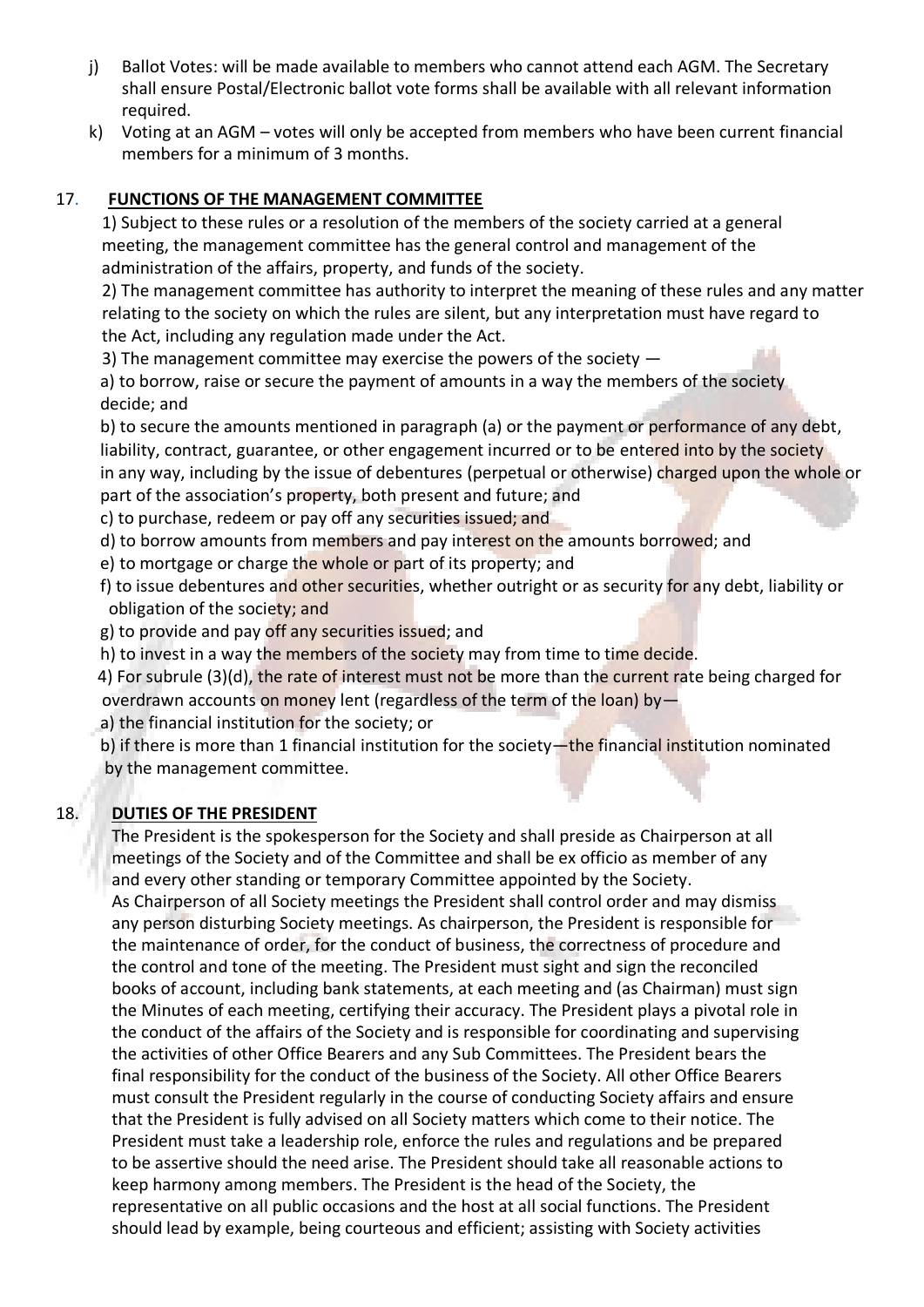wherever possible. The President must welcome new members, encourage involvement and new ideas from members and engender a sense of usefulness and belonging in all members. Society members should have access to the President at suitable times and should feel free to discuss all issues.

#### 19. **DUTIES OF THE VICE PRESIDENT**

The Vice President shall generally assist the President and in the event of death, absence, incapacity or refusal to act of the President, the Vice President shall perform all the duties of the President and shall have the same rights, duties and privileges as though he were the President.

## 20. **DUTIES OF THE SECRETARY**

The Secretary is the next "key appointment" after the Club President. As with the President, the Secretary must deal with all Club members without bias and is responsible for maintaining all records of the Club except for the financial Books of Account, which are held by the Treasurer. The Secretary shall be General Administrative and Clerical Officer of the Society and in the absence, disability, inability or refusal to act of both the President and the Vice President, the Secretary shall perform the duties and have the same rights, power and privileges as possessed by the President. Subject to the direction and control of the Committee, the Secretary shall conduct the correspondence of the Society, shall have the custody of all records and documents belonging to the Society and shall keep full and correct minutes of all proceedings and records of all meetings and events of the Society. Minute books are to be maintained by the Secretary.

 The "Master"Minute book should be a bound book into which Minutes of meetings are written or typed pages glued.

Minutes are to be signed by the chairman of the meeting. No alterations may be made unless agreed at a subsequent meeting, in which case the incorrect words are ruled through and the correct words inserted in writing. Meeting Agendas are prepared by the Secretary in consultation with the President. A list of items to be included in the Agenda of a General Meeting is to be sent to all members by the Secretary.

A copy of the Club Constitution is to be held by the Secretary and is to be available at all Meetings. No amendment may be made to the Constitution without prior approval. The Secretary shall at any time upon the written request of the President, Member of the Committee or Member of the Society make available to the President, Member of the Committee or Member of the Society all records, minutes and documents belonging to the Society for inspection.

# 21. **DUTIES OF THE TREASURER**

The Treasurer or in the case of the Secretary also acting as Treasurer, the Treasurer shall have possession and custody of all moneys and securities of the Society and shall keep or cause to be kept a full and sufficient account of all the receipts and payments of the Society, in the books belonging to it and shall cause all moneys and other assets of the Society to be deposited in the name of and to the credit of the Society. The Treasurer shall render to the President and Committee at each of the Meetings of the Society or the Committee or whenever required by the President of the Committee, a written detailed account of the financial transactions of the Society from the date of the last statement. The Treasurer shall not be responsible for any securities or moneys, the custody or care of which has been committed by the Committee to any other person, firm or company. All contracts, agreements and other writings binding on the Society shall be signed by either two: President and or Secretary and or Treasurer.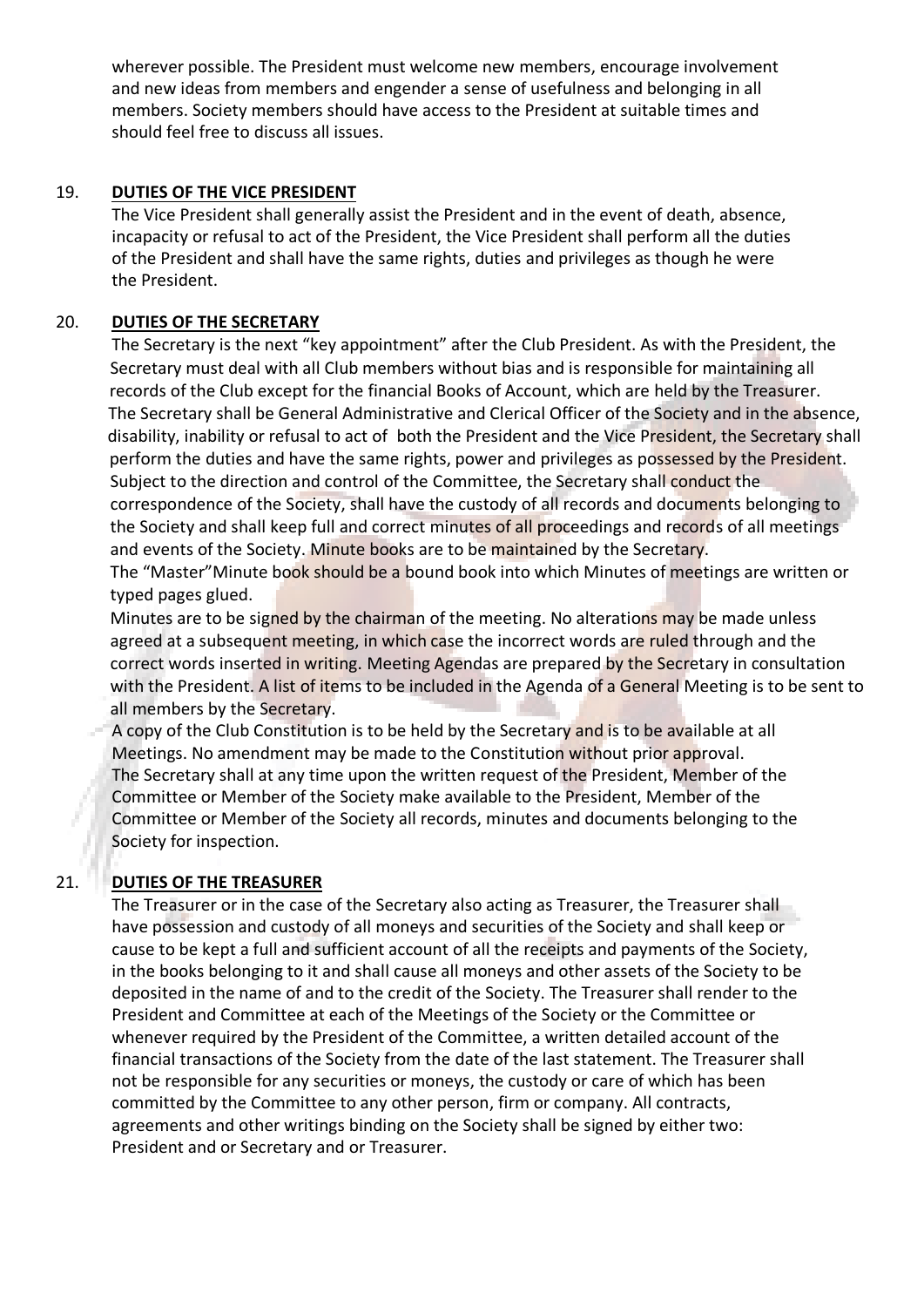## 22. **DUTIES OF THE REGISTRAR**

The Registrar shall be a Clerical Officer of the Society who shall have possession of all records of registry relating to horses of the Society. The Registrar is responsible for all applications of new registration, transfers of ownership, registration certificates, registration records of changes and additions, replacement of registration certificates, inoperative registrations, de-registrations, advancement of a pinto from one division to another, lease agreements, death of registered stock. The Registrar shall render to the President and Committee any disputes and requests of inspection if irregularities are suspected

# 23. **FUNDS and ACCOUNTS**

1) The funds of the society must be kept in an account in the name of the society in a financial institution decided by the management committee.

2) Records and accounts must be kept in the English language showing full and accurate particulars of the financial affairs of the association.

3) All amounts received must be deposited in the financial institution account. The Society shall ensure that all cheques or cash shall be banked within 14 days and all moneys to be paid out of the Society's funds shall be paid by cheque or online banking.

4) Any payment by the society must be made by cheque or electronic funds transfer.

5) If a payment is made by cheque, the cheque must be signed by any 2 of the following the president; the secretary; the treasurer

6) Cheques, other than cheques for petty cash recoupment, must be crossed not negotiable.

7) A petty cash account must be kept on the imprest system, and the management committee must decide the amount of petty cash to be kept in the account.

8) All expenditure must be approved or ratified at a management committee meeting.

 9) The income and property of the association must be used solely in promoting the societies objects and exercising the society's powers.

# 24. **ENDORSEMENT OF CHEQUES**

All cheques payable to the order of the Society shall be endorsed by such person(s) as the Committee has authorized.

# 25. **OFFICE AND BOOKS OF ACCOUNTS**

The Office of the Society shall be at such a place or places as the Committee shall decide and all the books of accounts and records of the Society shall be kept at such office.

# 26. **GENERAL MEETINGS**

- a) An Annual General Meeting shall be held once in every calendar year, such time (be held within four months after the end of the Association's Financial Year), and place as may be determined by the Society.
- b) The abovementioned General Meetings shall be called **Annual General Meetings**; all other General Meetings shall be called Ordinary General Meetings.
- c) A Special General Meeting may be called at any time by the Secretary on the direction of the President and shall be called as soon as convenient, on the requisition of five (5) members but no business shall be transacted at any such meeting other than that for which it has been called.
- d) Seven (7) days' notice at the least (exclusive of the day of which the notice is served or deemed to be served but exclusive of the day for which notice is given) specifying the place, the day and the hour of meeting and in case of special business the general nature of that business shall be given in manner hereinafter mentioned, or in such other manner if any as may be prescribed by the Society in General Meetings to such Society members as are entitled to receive such notices from the Society.
- e) At any General or Special Meetings of the Society each current financial Adult member of the Society shall be entitled to one (1) vote.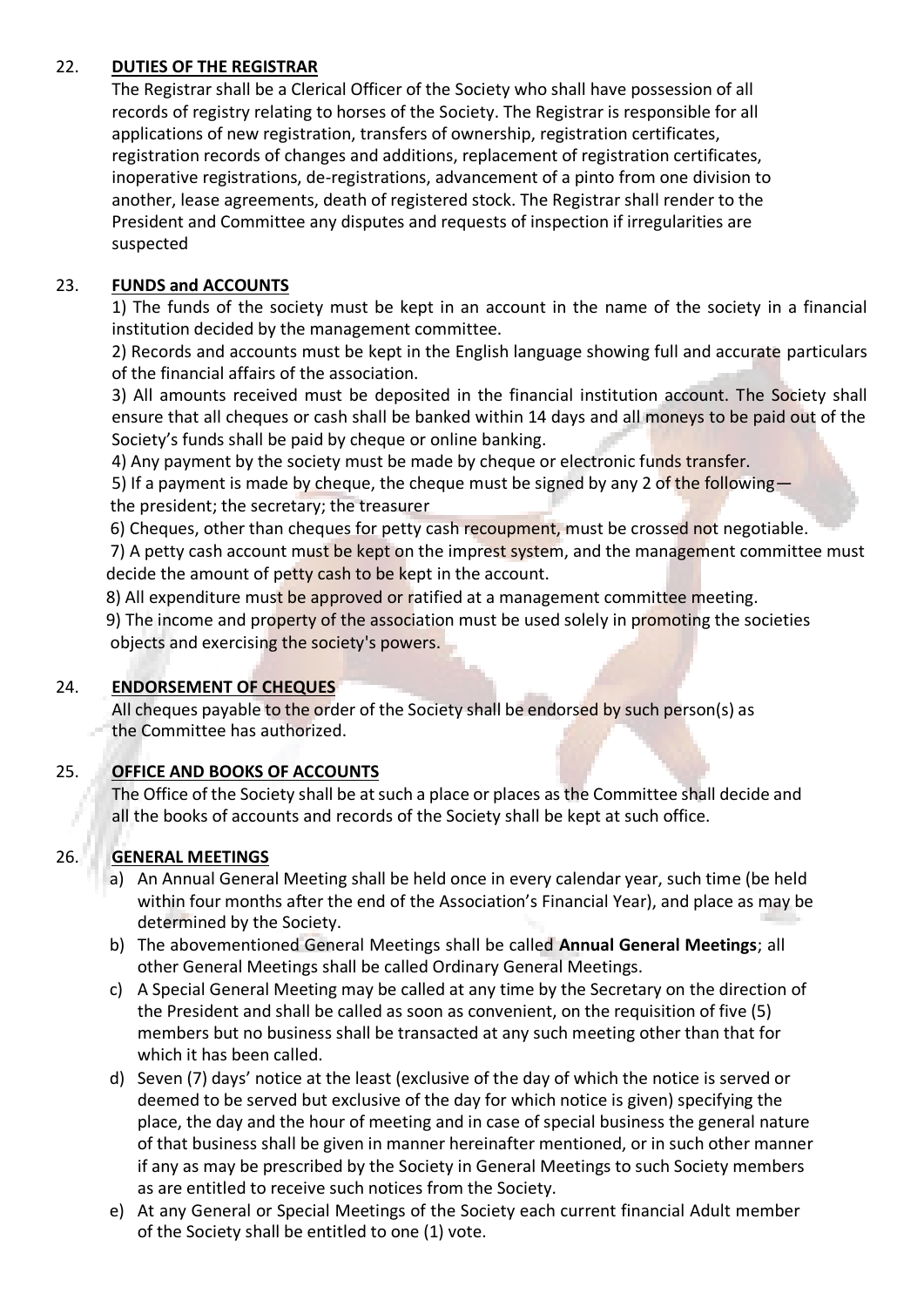- f) At any Annual General Meeting or Special Meeting of the Society, five (5) of the Members of the Society present in person plus one (1) and entitled to vote shall constitute a quorum.
- g) If within thirty (30) minutes or such time as is determined by the Chairman from the time appointed for the meeting a quorum is not present, the meeting shall stand adjourned and if at the adjourned meeting a quorum is not present within thirty (30) minutes from the time appointed for the meeting, the members present shall be considered a quorum.
- h) The President, if present, shall preside as Chairman at every General Meeting or Special General Meeting of the Society.
- i) At any General Meeting a resolution put to the vote of the meeting shall be decided on a show of hands unless a poll is (before or on a declaration of the result of the show of hands) demanded by at least five (5) delegates present in person and entitled to vote and unless a poll is so demanded, a declaration by the Chairman that a resolution has on a show of hands been carried unanimously or by a particular majority or lost and an entry to that effect in the book of proceedings of the Society shall be conclusive evidence of the fact without proof of the number or proportion of the votes recorded in favor of or against that resolution.
- j) If a poll is duly demanded it shall be taken in such manner as the Chairman directs and unless the meeting is adjourned, the result of the poll shall be deemed to be the resolution of the meeting at which the poll was demanded. The admissibility of any vote to be determined by the Chairman.
- k) In the case of any equality of votes whether on a show of hands or on a poll, the Chairman of the meeting at which the show of hands takes place or at which the poll is demanded shall be entitles to a second or casting vote.
- I) A poll demanded on any other question shall be taken such time the Chairman of the meeting directs.
- m) On all occasions when a poll is demanded and taken, the Secretary or such person the meeting appoints shall act as sole scrutineer.
- n) At all General and Special Meetings of the Society, the Chairman of the meeting shall have a primary and casting vote.
- o) Upon membership approval any new member shall be entitled to vote at the next following meeting.

# 27. **DISPUTES**

Any disputes between members may be referred in writing by either disputant to the nominated Disputes Person. Should either disputant feel they will not get a fair hearing from the nominated Disputes Person they have the alternative option to contact either the President or the Secretary. A Disputes Committee of three (3) which may include the President, shall be appointed and whose decision thereon subject to these rules shall finally settle the matter. The complainant shall with his complaint deposit fifty (50) dollars with the Secretary or Treasurer and if the Committee consider the complaint to be frivolous they may order the amount to be forfeited to the funds of the Society.

# 28. **FINANCIAL YEAR AUDIT**

The Financial Year of the Society shall be from the first (1st) day of January to the thirty-first (31st) day of December in each year and annual membership fees shall become due on the first (1st) day of January and be payable by the thirtieth (31st) day of January in each year. Members not financial by this date may not be eligible to vote or accumulate competition points until membership fees are paid. Points received during the un-financial period will not accepted by the Society. Prior to each Annual General Meeting of the Society, the Committee shall appoint a competent certified auditor who is not a member, officer, nor related to any member or officer of the Society, to examine and audit all the books, records and accounts of the Society. The written report of such Auditor shall be produced at the Annual General Meeting and if deemed necessary at a Special General Meeting. Any auditor so appointed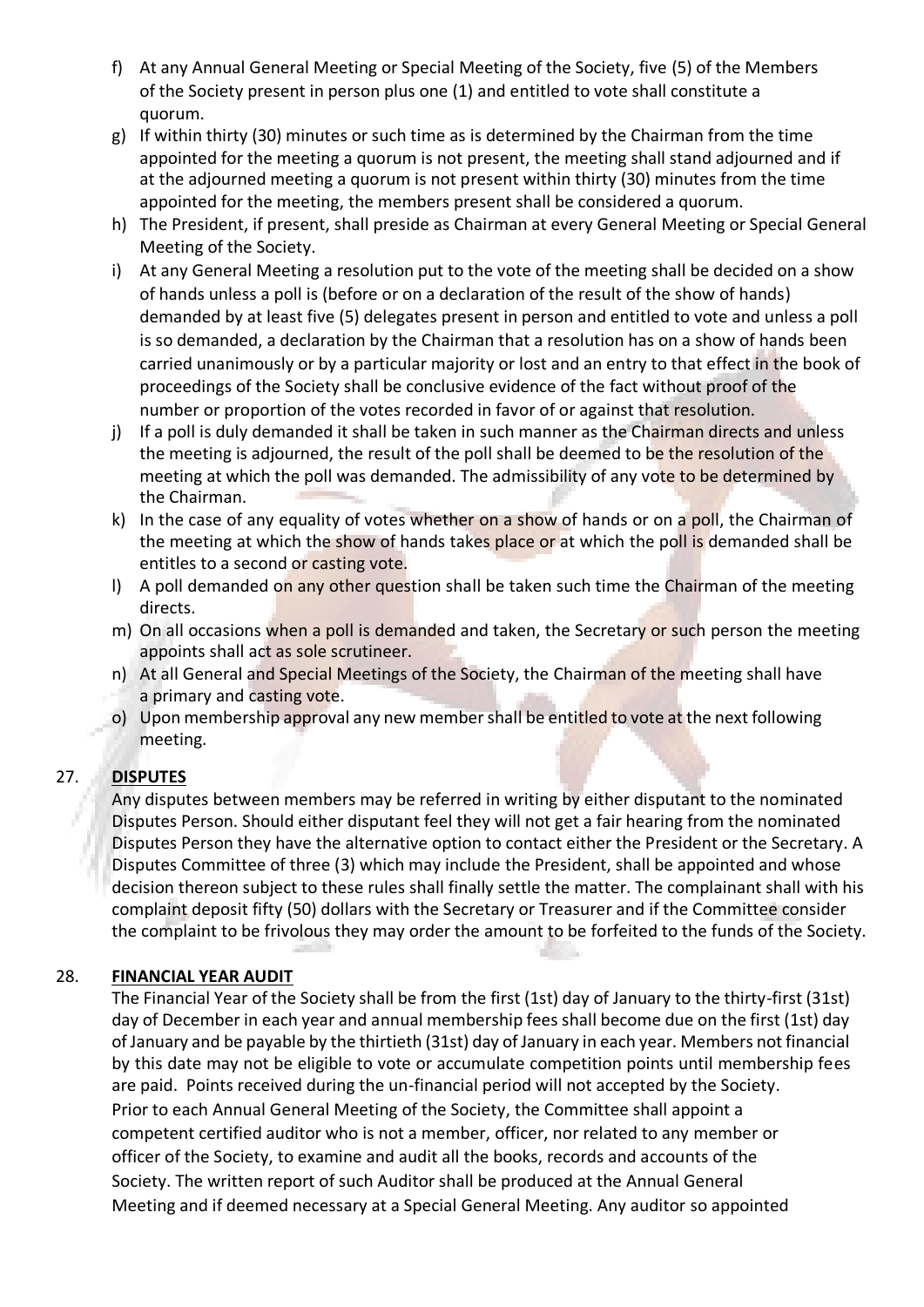shall be paid such amount by way of honorarium for his services rendered to the Society as shall from time to time be agreed by the Committee.

# 29. **OPERATIONS OF WEBSITE, FACE BOOK AND E-MAIL ACCOUNT**

# **E-MAIL:**

- a) The e-mail account of the Independent Pinto Horse Society is to be maintained by the President and Secretary.
- b) All incoming and outgoing e-mail from the e-mail account of the Independent Pinto Horse Society is required to be printed off by the Secretary and tabled at every committee meeting as correspondence In and Out.
- c) The e-mail account of the Independent Pinto Horse Society is not for personal use and only for use for the Pinto Horse Society
- d) The password for the e-mail account of the Independent Pinto Horse Society is confidential and only the current President and Secretary, and if nominated a Website Co-ordinator are able to have access to the e-mail account and password for the Independent Pinto Horse Society
- e) The password for the e-mail account of the Independent Pinto Horse Society is to be changed after every Annual General Meeting by the President, Secretary or Website Coordinator and all said persons are to have a copy of the new password.

# **WEBSITE:**

A website is to be developed for the Independent Pinto Horse Society and will be available for:

- l) Members and non-members to gain public information about the Society via the World Wide Web (internet).
- a. The website is to be maintained by the President, Secretary and if nominated, a Website Co-Ordinator of the Independent Pinto Horse Society
- b. The website is to be used to promote the Society for new members, current members and registered horses. It should not be used as personal promotion.
- c. Notices for the website of the Independent Pinto Horse Society need to be approved by the Committee at a committee meeting. If a committee meeting is not available, then the notice is to be approved by the Secretary and President or the Secretary and two active committee members.
- d. The website of the Independent Pinto Horse Society is not to have a guest book as people may abuse it by putting such things as slandering comments or derogatory remarks about the Society. Any such comments or opinions are to be e-mailed or posted to the Society and dealt with privately.
- e. Public information is to be kept on the website of Independent The Pinto Horse Society and is not removed unless there is a need for a section of information to be amended or altered. These are as follows;
	- 1) Constitution/Rules & Regulations and other relevant rules adopted by the Independent Pinto Horse Society
	- 2) Explanation of suitable horses eligible for registry with the Independent Pinto Horse Society
	- 3) Standard of Excellence
	- 4) Membership and Renewal Application forms
	- 5) Registration Application forms
	- 6) All applicable forms required for the Society
	- 7) Any or all information approved by the Secretary and President for inclusion on the website as and when required
- f. The password for the website of the Independent Pinto Horse Society is required to be confidential and only the current President, Secretary and, if nominated, a Website Coordinator are to have access to the website and password for any alterations and additions that may be required.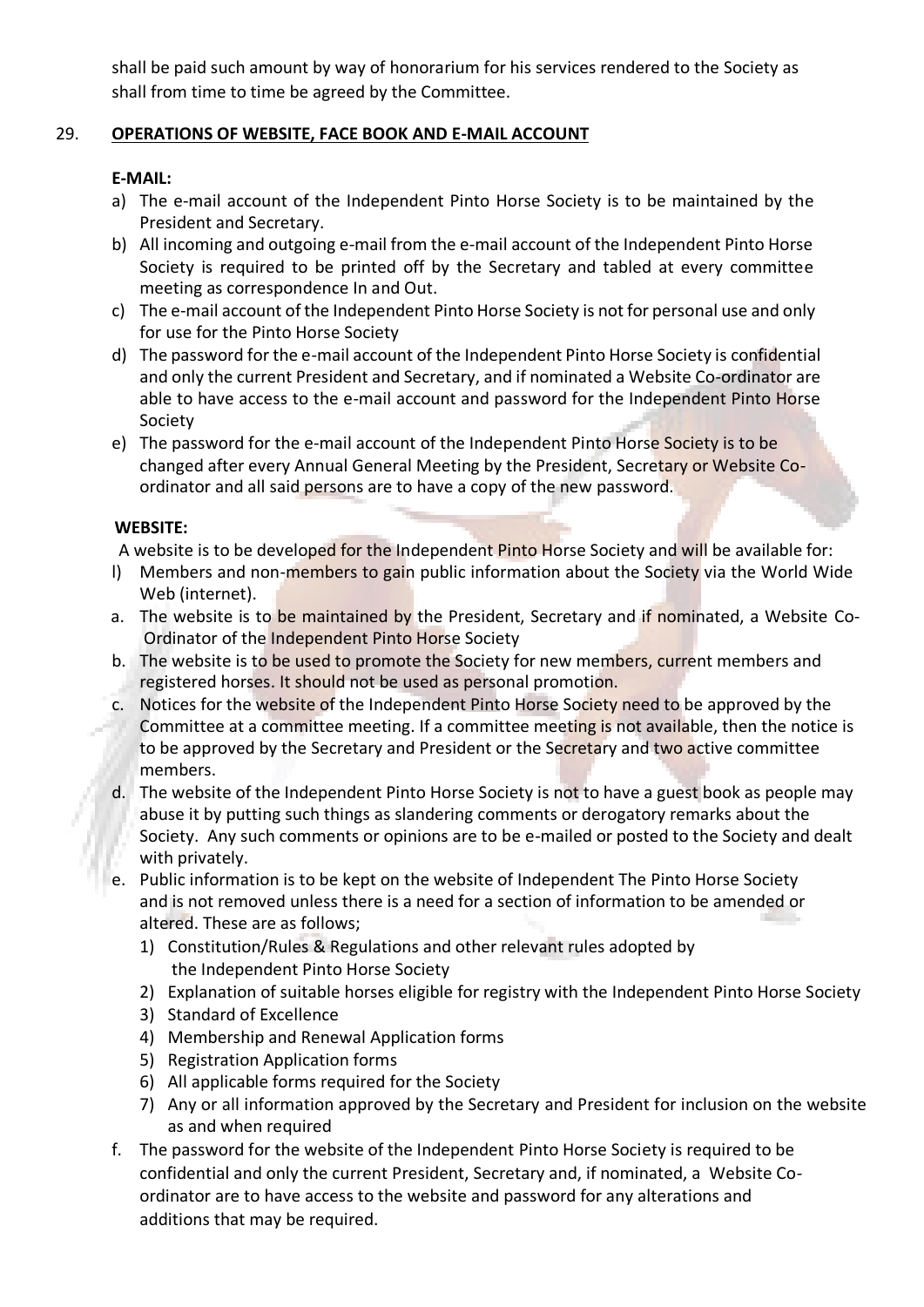g. The password for the Website of the Independent Pinto Horse Society is to be changed after every Annual General Meeting by the President, Secretary or nominated Website Co-ordinator and all said persons are to have a copy of the new password.

# **FACE BOOK:**

A face book page/group will be maintained for members of the Independent Pinto Horse Society

- a) The group is to be administrated by the President, Secretary and if required, a nominated Face Book Co-Ordinator of the Pinto Horse Society
- b) For financial members only acceptance to the group will be available to financial members only
- c) The group page is to be used to keep members informed of current matters, ie: upcoming meetings, events that will be relevant to members and registered Pintos. No personal advertising shall be permitted on the page
- d) Posts submitted by members will be approved by the President, Secretary or nominated Face Book Co-Ordinator.
- e) Members are not to use the group page to ask questions regarding membership, registration or general queries, these must be directed to the President who will answer questions or refer you to the relevant committee member.

# 30. **DUTIES OF THE WEBSITE AND FACE BOOK ADMINISTRATORS/ CO-ORDINATORS**

- a. To keep the Website and Face Book accounts maintained.
- b. To keep the Website and Face Book accounts current with the latest public news regarding the Independent Pinto Horse Society.
- c. If a nominated website coordinator is appointed, that position should be held by a member of the committee as they will be required to attend committee meetings.
- d. The website, Face Book and email accounts are automatically overseen by the President and Secretary.

# 31. **NEWSLETTER**

Society members shall receive a regular newsletter which shall be made available to financial members no less than bi-monthly. Newsletters shall include a copy of the minutes from each meeting held. Members will also receive notification of agenda for each Society meeting. Advertising in the newsletter shall be available for financial members, a fee may be charged as prescribed by the committee.

# 32. **CONSTITUTION BINDING MEMBERS**

This Constitution and any amendments thereof together with any Rules & Regulations, Code of Conduct, Show Rules etc properly made hereunder shall bind all members of the Society.

# 33. **VOTING**

- a. A member whose annual subscription is unpaid may not vote at any Annual General Meeting, Ordinary General or Special General Meeting.
- b. A proxy vote will not be accepted from non-current financial members

# 34. **PROXIES**

 A Member may appoint another member as his proxy to vote on his behalf at any General Meeting. The appointment of a proxy must be in writing and signed by the member making the appointment. The member appointing the proxy may give specific directions as to how the proxy is to vote on his behalf, otherwise, the proxy may vote on behalf of the member in any way he sees fit.

The official Society proxy form must be used, and is available from the President or Secretary and or website.

 Proxy forms must be received by the President or person chairing the General Meeting on or before the commencement of the meeting.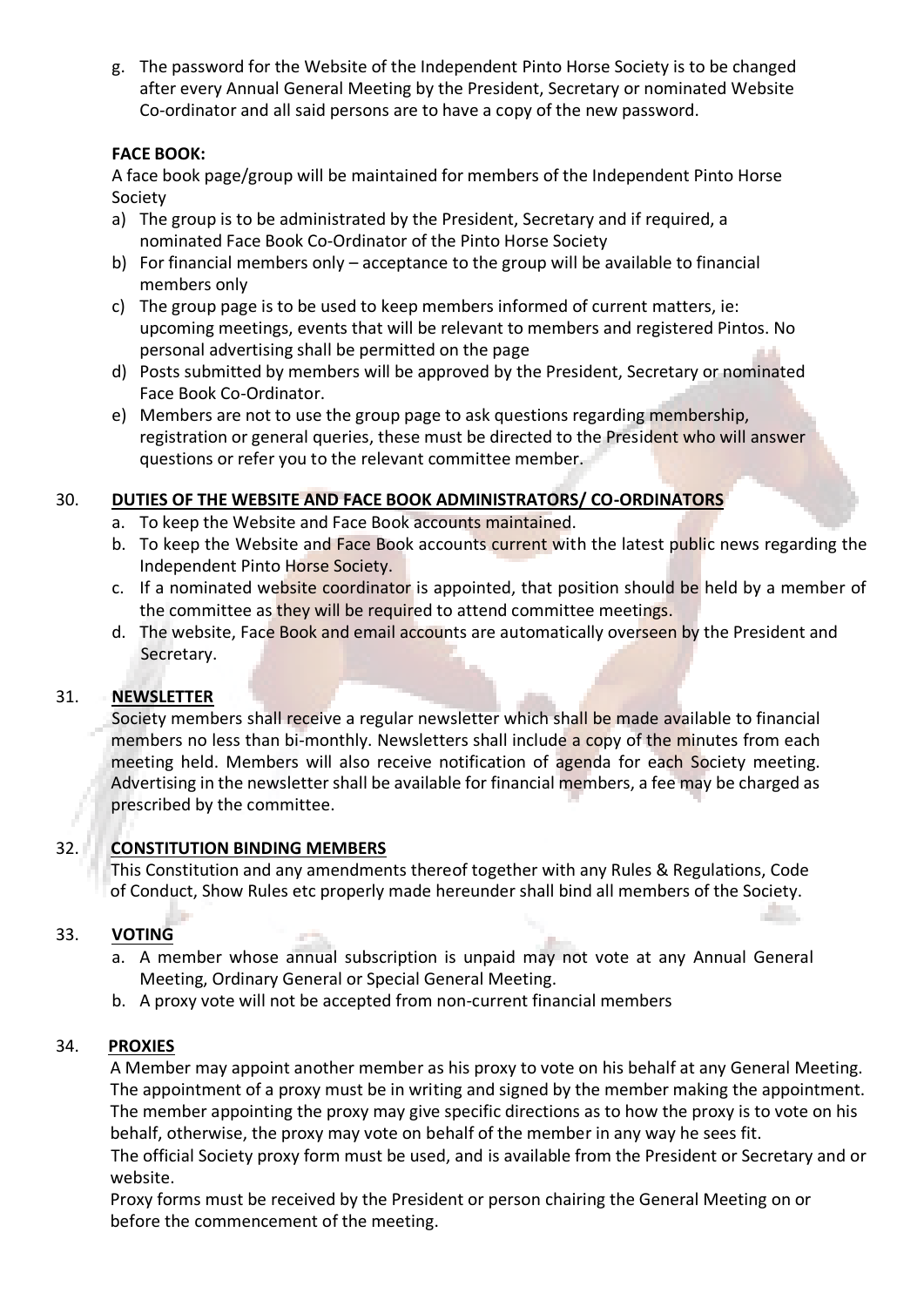A form appointing a proxy sent by post or electronically is of no effect unless it is received by the Society no later than 24 hours before the commencement of the General Meeting. Proxy voting for Annual General Meetings:

- 1) Proxy votes will be permitted for voting the Executive Committee and or Ordinary Committee Positions and for any special resolutions to be addressed
- 2) Proxy voting forms will be made available to all members prior to the Annual General Meeting

### 34. **USE OF TECHNOLOGY**

- a) A member not physically present at a General Meeting may be permitted to participate in the meeting by the use of technology that allows that member and the members present at the meeting to clearly and simultaneously communicate with each other.
- b) For the purposes of this part, a member participating in a General Meeting as permitted in sub rule a) above; is taken to be present at the meeting, and if the member votes at the meeting, is taken to have voted in person.

#### 35. **ALTERATION TO RULES**

a) No alteration or amendments to the Constitution and Rules or any other Rules and Regulations shall be made without Special Resolution carried by seventy-five percent (75%) of the number of votes recorded in person or by proxy at an Annual General Meeting or Special General Meeting of Members of the Society nor unless a copy of the proposed additional alteration or amendment shall have been posted by the Secretary to every current financial member at least seven (7) days prior to the date of the meeting. Changes to the Society's schedule of fee's, approval for any Life membership shall only be conducted at an AGM, only agenda items will be attended to at the AGM. b) However an amendment, repeal or addition is valid only if it is registered by the chief executive.

#### 36. **GENERAL**

Any question whatsoever arising and which no specific rule is herein provided shall be decided by the Committee whose ruling shall be final.

#### 37. **SALE OF PROPERTY**

No real property belonging to the Society shall be sold except by the authority of a majority of members present at an Annual General Meeting or at a Special General Meeting called for the purpose and of which purpose notice was stated in the notice convening such meeting.

# 38. **INCOME AND PROPERTY**

The income and property of the Society shall be applied solely to the promotion of its objects and no part thereof shall be paid or transferred directly or indirectly by way of dividend bonus or otherwise by way of pecuniary profit to the members**.** If upon the winding up of the Society there remains after satisfaction of all its debts and liabilities any property whatsoever, the same shall not be paid or distributed amongst the members or former members, but shall be given or transferred

a)to another association incorporated under the Act which has similar objects; or

b)for charitable purposes which Society or purpose, as case requires, shall be determined by a resolution of the members.

#### 39. **DISSOLUTION**

The Society may be dissolved or wound up at any time of a Special Resolution to that effect be carried by the affirmative vote of not less than seventy-five percent (75%) of the members of the Society on a poll taken in such a manner as the Executive Committee shall arrange to determine whether or not the Society shall be wound up. If upon the dissolution of winding up of the Society there shall remain after satisfaction of all its debts and liabilities any surplus property whatsoever the same shall not be paid to nor distributed amongst the Member of the Society but shall be given or transferred or distributed between some other incorporated associations having objects similar wholly or in part to the objects of the Society and which shall prohibit the distribution of its or their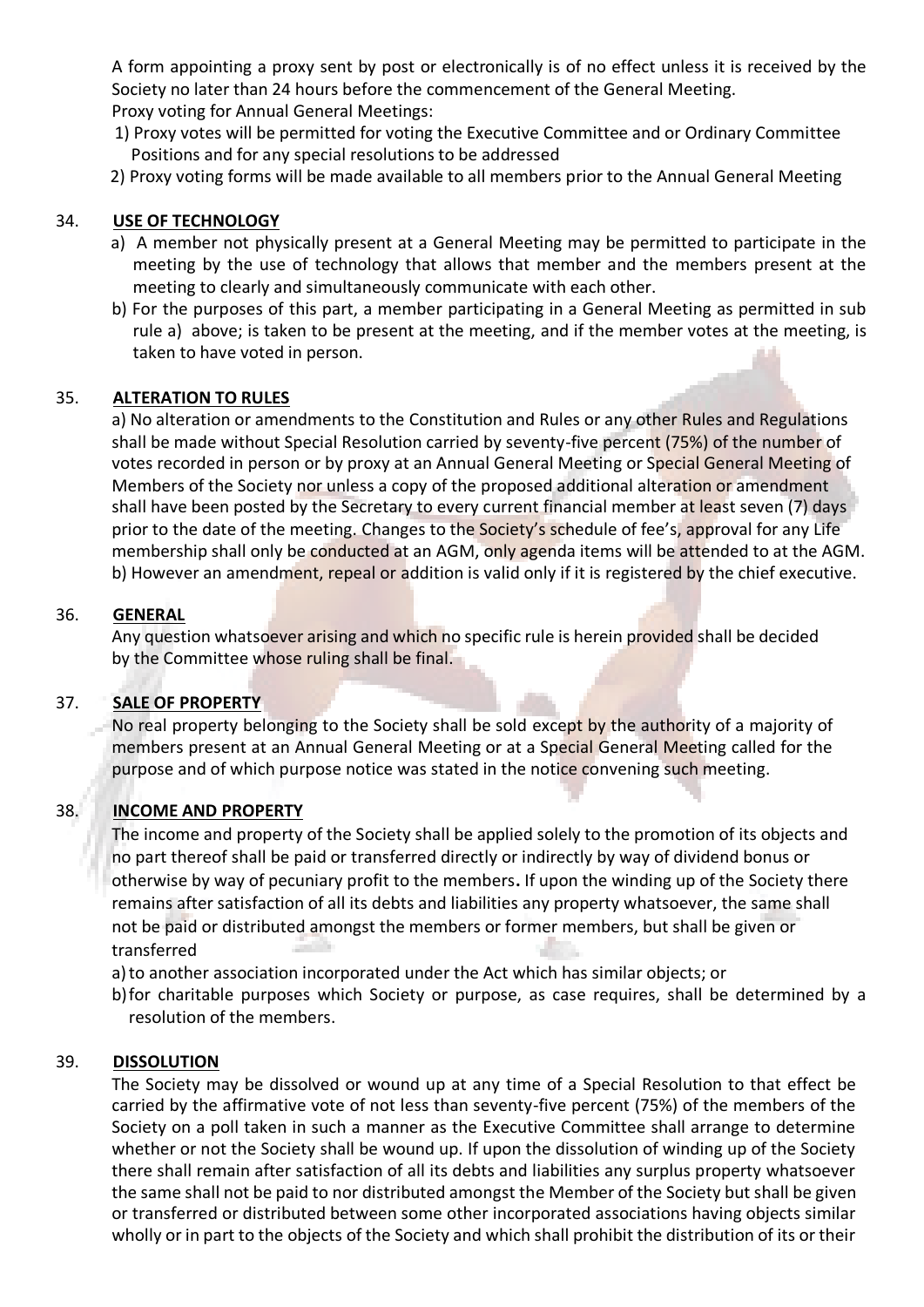income and property among its or their members as shall be determined by the Members of the Society on or before the time of dissolution or winding up or in default thereof or if insofar as effect cannot be given to such determination then such payment transfer or distribution shall be determined by another Association under the Act or other charitable cause.

#### 40. **HONORARY LIFE MEMBERS**

Any three (3) members may nominate an Adult member for Life Membership of the Society in writing to the Secretary. Any such nomination will be voted upon at the following Annual General Meeting. The members shall not award any more than one (1) candidate per year, in recognition of any special services rendered the Society and any such person so elected shall have all rights and privileges of a member of the Society being exempt from payment of any portion of the annual subscription.

# 41. **INTERPRETATION OF CONSTITUTION**

If any question arises as to the Constitution of the Society, the same shall be determined by the President subject to right of appeal to the Executive Committee.

#### 42. **COMMON SEAL**

The Society may have a common seal If the Society has a common seal

- a) The name of the Society must appear in legible characters on the common seal.
- b) The Common Seal of the Society shall be in the custody of the Secretary or President.
- c) The Common Seal of the Society shall be affixed to any document only pursuant to a resolution of the Committee.
- d) The affixation of the seal shall be witnessed by any two (2) of the following Office Bearers namely President, Vice President, Secretary, Treasurer or Registrar and dated.

PRESIDENT SECRETARY

We certify that this and the foregoing pages are a true copy of the Constitution of the Independent Pinto Horse Society.

Revised and approved by Office of Fair Trading 2019.